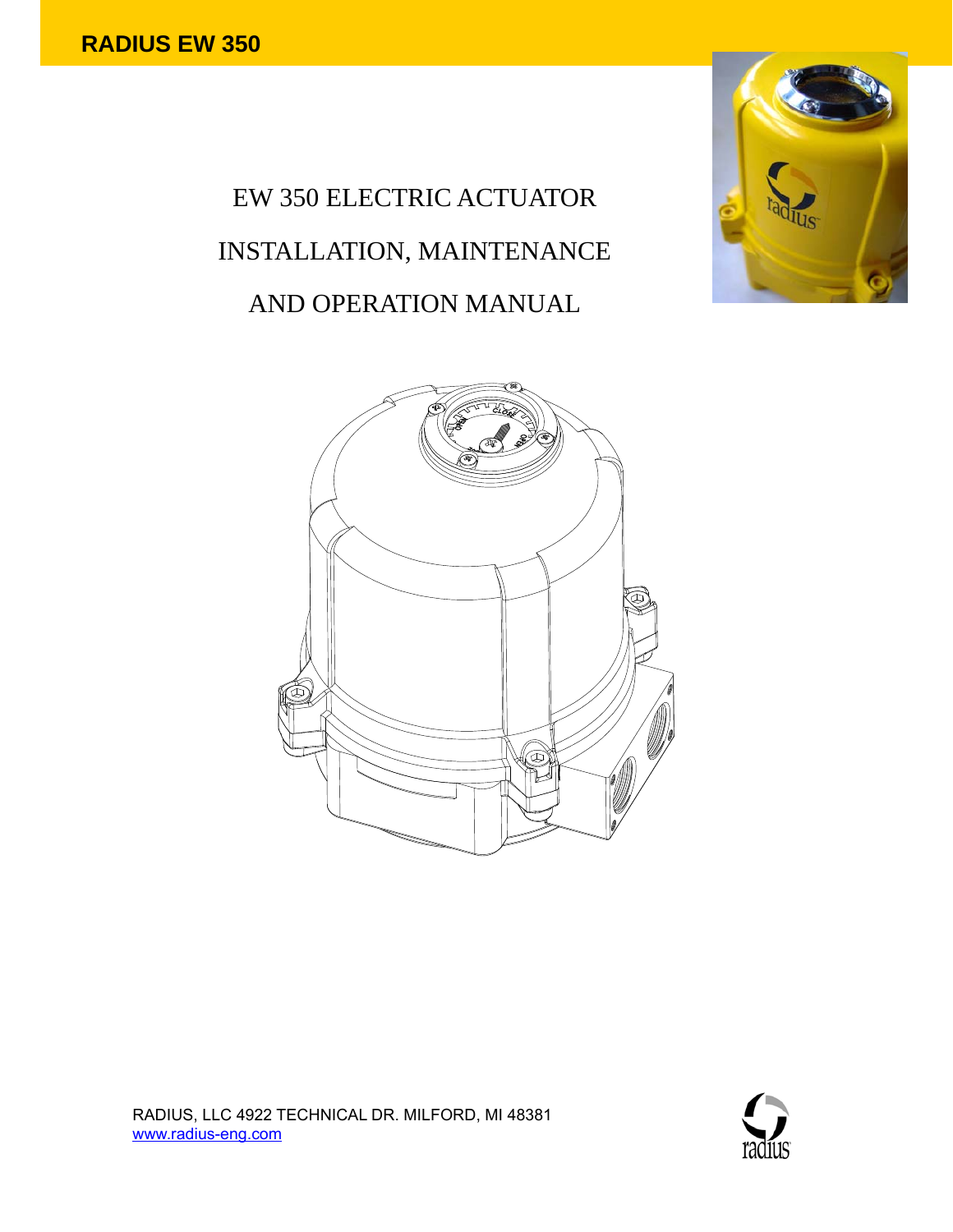## **Instruction Manual**

Thank you for purchasing our EW series electric actuator!

For safe and proper operation, please carefully read this manual before using and save it for reference

## **Important note: Radius reserves the right to change the content of this document without prior notification.**

After receiving actuator, please check the followings.

- 1) Individual test report, electrical wiring (inside of actuator).
- 2) Visual check : Painting, indicator & etc
- 3) Specification: Check the name plate to assure you have selected the proper actuator.
- 4) Optional items: check to see if any options ordered are included with the unit.

## 1. Pre-caution

- 1) Selection of valve and actuator: Review all specification of valve and actuator carefully before making selection and reserve about 30% torque of actuator for safety purpose.
- 2) Check the proper limit switch setting prior to putting the actuator in to use.
- 3) Make sure to secure the sealing of cable entries.
- 4) Please consult with the factory if there are any temperature, humidity, shock or voltage drop conditions.
- 5) Storage: Keep actuator dry, clean and cool.
- 6) Trouble: Please refer to enclosed trouble shooting guide, but please don't dismantle the actuator without consulting with factory.
- 7) If repair or maintenance is required, please check the model, electrical condition, serial Number and current situation before contacting the factory.

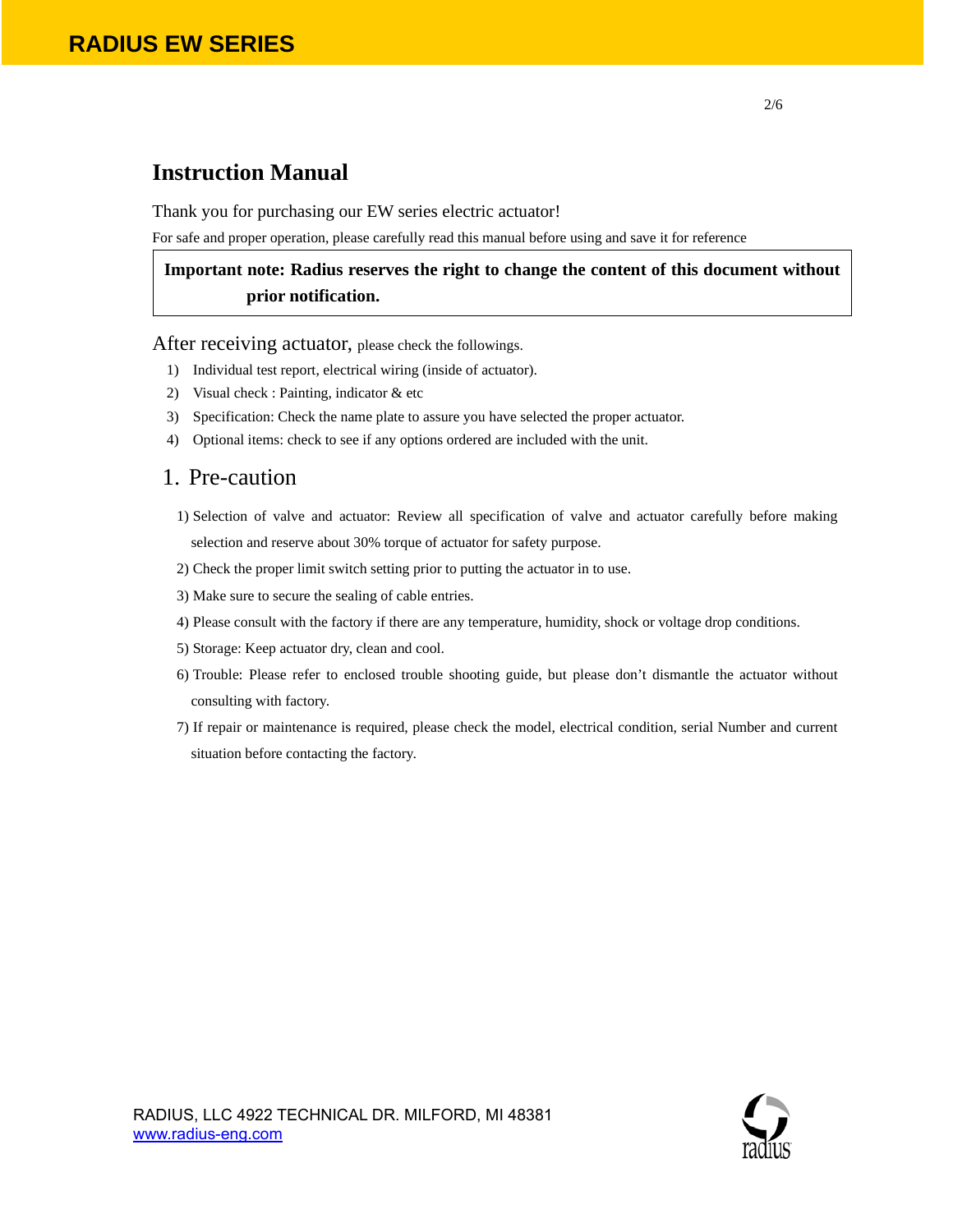2. Actuator Over view



## 3. Sizing and mounting

EW actuator is suitable for direct mount on ISO standard flanged valve and damper, and with proper mounting bracket and adaptor, EW can be mounted on any type of quarter-turn equipment.

1) Sizing

| <b>VALVE</b>    | Rated torque(Nm) | <b>BUTTERFLY</b>   | 2-WAY BALL               |
|-----------------|------------------|--------------------|--------------------------|
| <b>ACTUATOR</b> |                  | (ANSI 150#)        | (ANSI 150#)              |
| EW-350          | 350              | Usually to 3" size | Usually to $11/2$ " size |

Note: 1> The above table is a general guide for the proper selection of actuator

2>Sizing should be done after careful reviewing the valve type, temperature/ pressure, characteristics of fluid, etc.

3> Applications under abnormal condition such as high and low temperature, seawater, severe corrosion and high vibration, consult with our technical dept before selecting actuator.

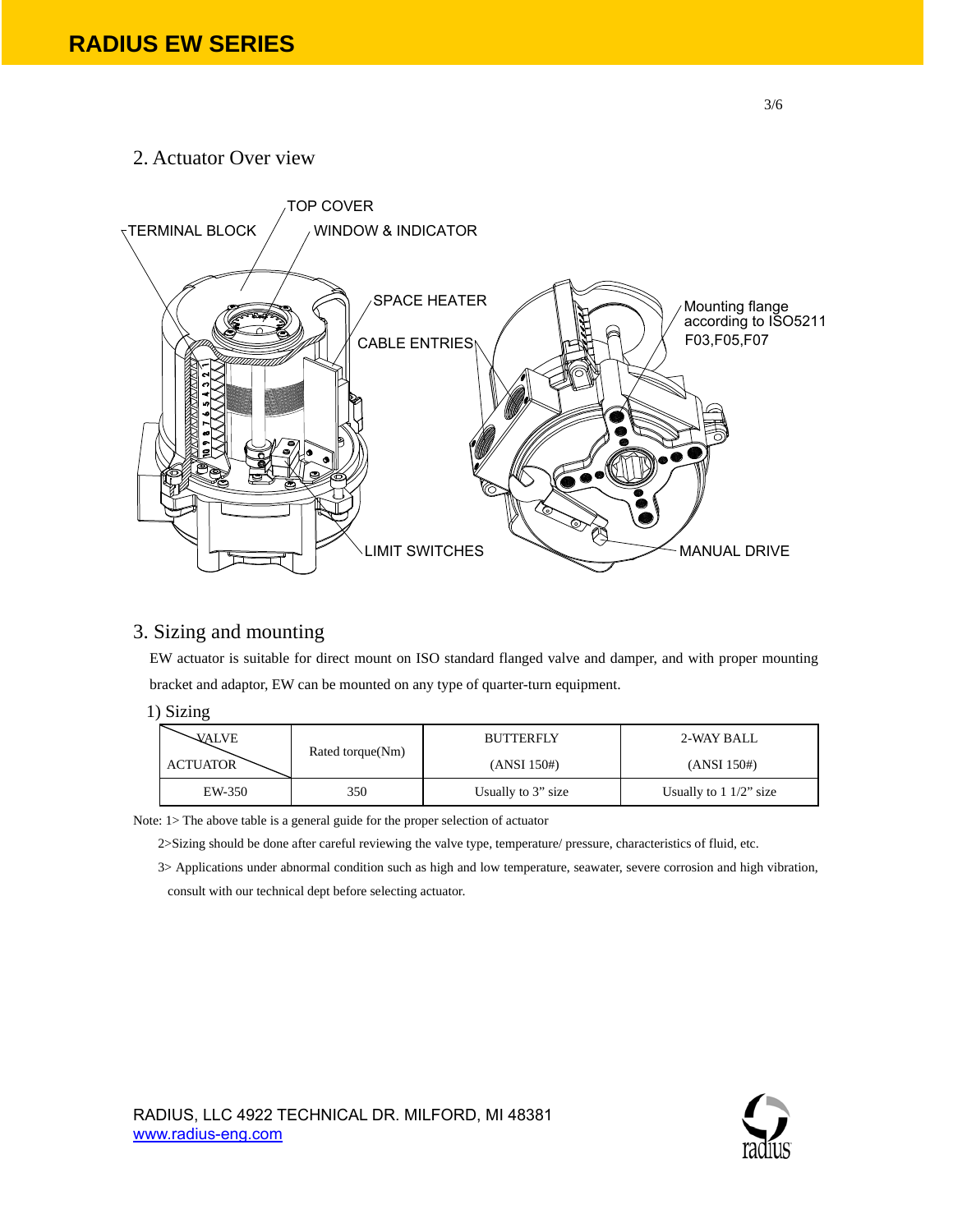#### 2) Mounting

Basically there is no limitation in orientation of mounting of actuator on valve, but in the vertical pipeline, cable conduit of actuator is recommended to be oriented toward ground in order to avoid water flow in through cable entry. When actuator is mounted on valve, following procedure is recommended.

- 1> Noting the indicator, position actuator at fully closed position (Clockwise).
- 2> Valve stem must be properly machined to match the female drive shaft of actuator.
- 3> Close the valve and mount actuator on valve
- 4> Both the mounting holes of the actuator and valve flange must be properly aligned with each other.
- 5> If both are not properly aligned, make manually operate the actuator until aligned.

### 4. Setting

- 1) Tools required
	- L-Wrench 1 set(M2, Metric)
- 2) Manual operation
	- Manual drive shaft located at bottom of actuator.
	- Clock wise direction is close, counter clockwise is open.
	- The fully closed position to fully open position requires about 9 turns.
	- Be careful not to operate the actuator past the setting of the limit switch.
- 3) Limit switch setting
	- 1> Position actuator at fully close position while watching indicator.
	- 2> Turn the Close cam until cam activate the lever of limit switch and makes a "click" sound.
	- 3> Tighten cam set screw (M2) to fix cam position.
	- 4> Do the same way for open position

MICRO SWITCHES (SPDT) OLS CAM (OPEN LIMIT SWITCH CAM)



CLS CAM (CLOSE LIMIT SWITCH CAM)

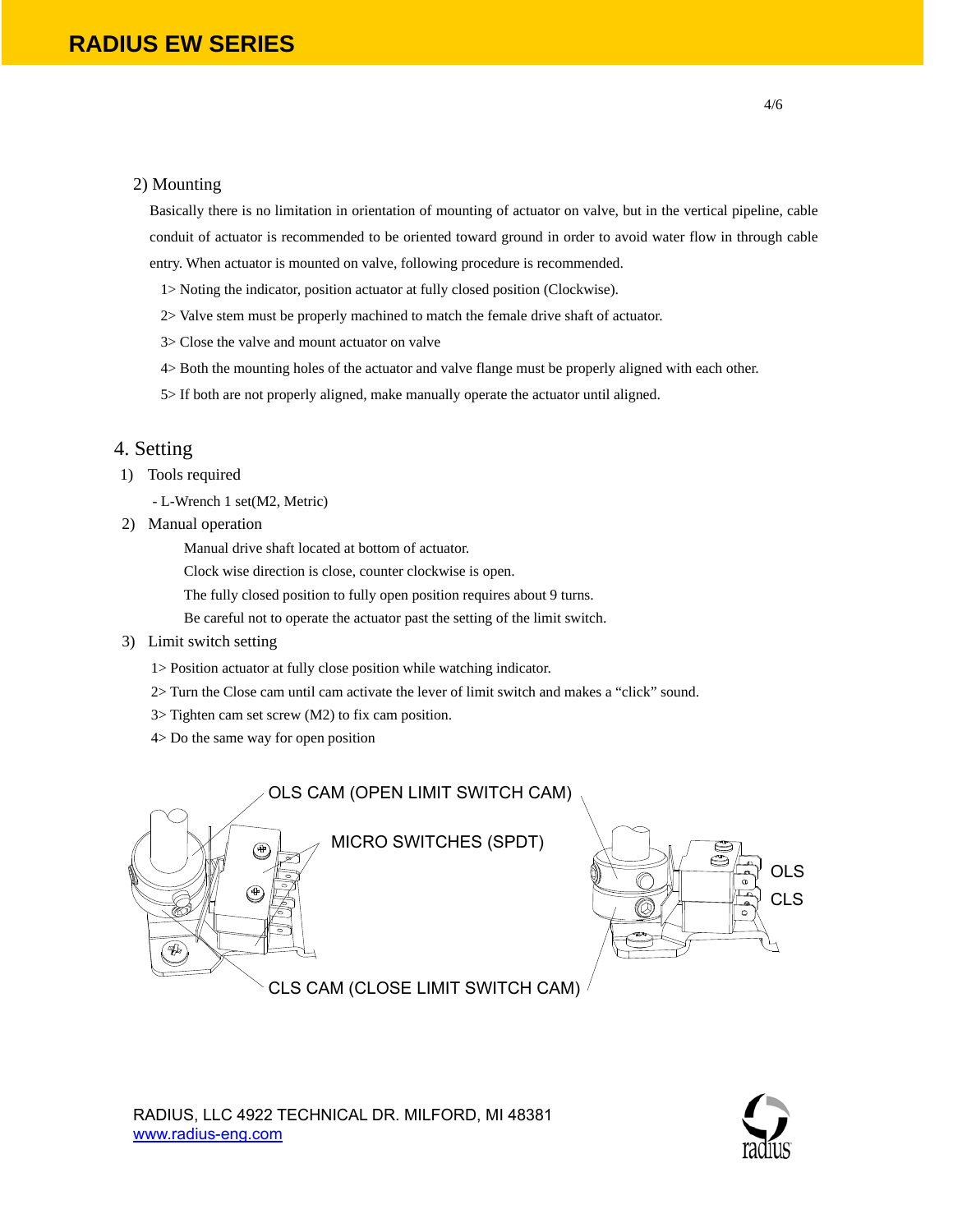# 5. Electrical wiring

1) Before wring

- 1> Cable entries are machined with PG13.5 tap and sealed by Plug before delivery.
- 2> Please retain the plug to seal any unused entry.
- 3> Please make sure to seal the entries by using rubber or metallic packing after wiring, so that water or other foreign material may not come in.
- 4> If suitable cable connection is not used for wiring, factory won't guaranty the performance.

#### 2) Electrical wiring

- 1> Check if electrical specification like as power, wiring & etc are correct or not.
- 2> Wiring diagram is to be supplied together with actuator (In vinyl pack or inside of top cover).
- 3> Do the wiring as per the given wiring diagram, such as power, control power, internal wiring and ground.
- 4> Make sure to supply electric power to heater for keeping inside of actuator clean and dry for anticondensation.
- 5> Make sure to check wiring to the terminal is strong enough.
- 6> Make sure that one relay operates one actuator only (Can not operate two or more actuators).
- 7> Make sure to clean inside of actuator and no foreign material inside.

# 6. Simple trouble shooting

#### 1) 110/220VAC 1Ph

| <b>Trouble</b>           | <b>Cause</b>                                      | Counter plan                         |
|--------------------------|---------------------------------------------------|--------------------------------------|
| Actuator doesn't work at | Check if power is on                              | Power on                             |
| all                      | Check if voltage is too low                       | Check power                          |
|                          | Motor and supplied power is different             | Check motor power and supplied power |
|                          | Wiring is not correct and tight or loosen         | Do wiring again tightly              |
|                          | Coil of motor is damaged                          | Change the motor                     |
|                          | Capacitor is damaged                              | Change the capacitor                 |
|                          | Setting of limit and torque switch is not correct | Do setting switches again            |